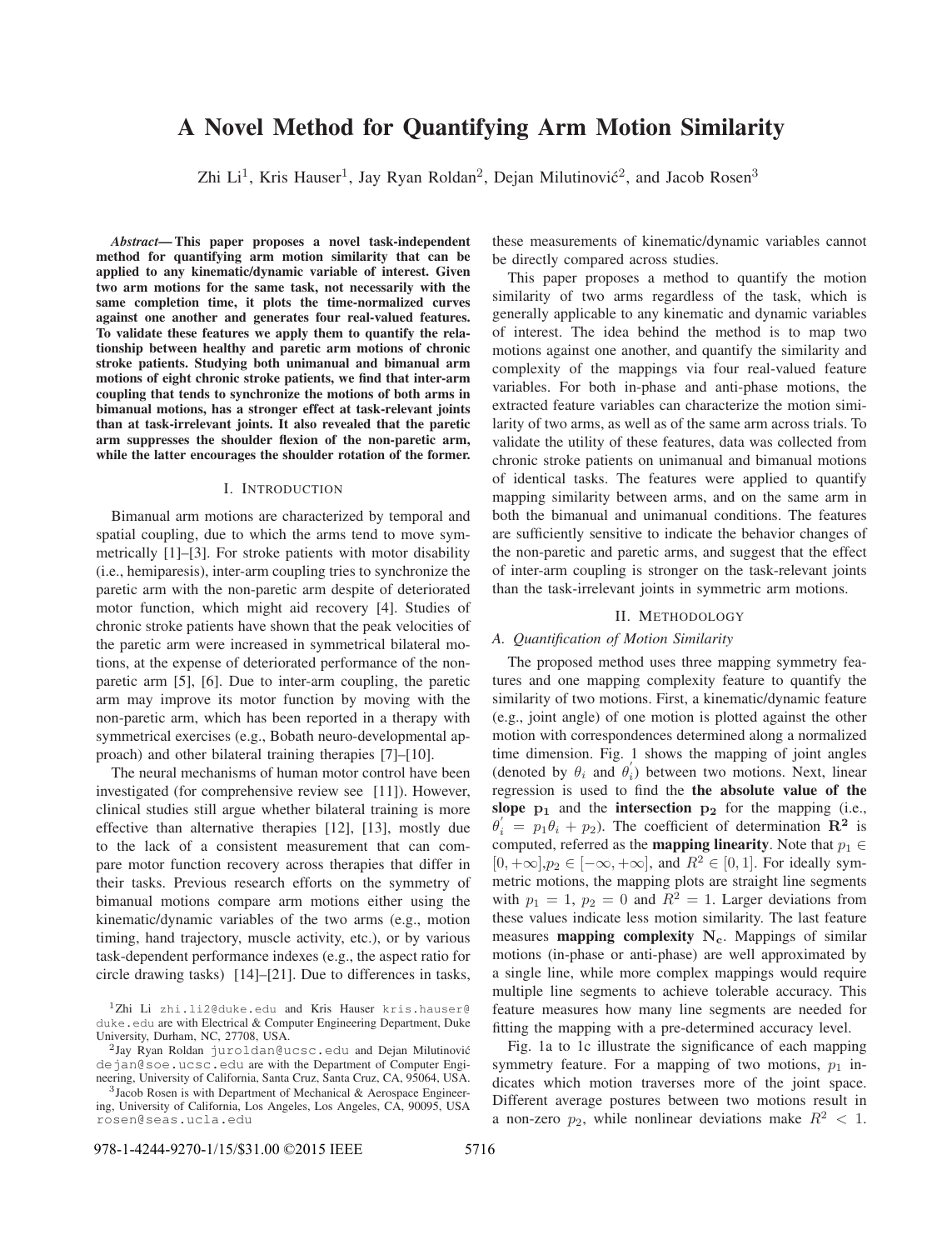

(d)  $N_c$  is the mapping complexity resulting from piecewise linear fitting. More line segments are needed by approximation of higher fitting quality.

Fig. 1: The mapping symmetry and complexity features.

For inter-arm mappings, mapping symmetry features indicate motion differences between the arms. For mappings between unimanual and bimanual motions, these features measure arm behavior changes due to inter-arm coupling. In Fig. 1d, piecewise linear regression is applied to an inter-arm mapping for the elbow flexion  $\theta_4$  of a stroke patient. As the number of line segments necessary (denoted by  $N$ ) goes up, the fitting quality increases and eventually stabilizes (refer to Fig. 1d). To represent the shape of a mapping plot without over-fitting, the mapping complexity  $N_c$  is defined as the smallest N with coefficient of determination of the piecewise linear fitting larger than some threshold  $\alpha$  ( $\alpha$  was chosen to be 0.95 throughout this paper). The mapping complexity of two motions reflects the difficulty in generating one motion given the knowledge of the other. It is similar to the mapping linearity feature  $R^2$ , since the mismatching of two motions results in more turning points in the mapping plot and

thus more approximation segments, yet a mapping plot that consists of a few largely non-collinear segments may have large mapping linearity but low mapping complexity.

# *B. Subjects, Protocol and Experimental Setups*



Fig. 2: In reaching experiments, (a) passive reflective markers are attached to the arms and torso of the subjects for position tracking; (b) targets for each hand are aligned on circles centered on the subject's shoulders.

The data for this study were collected from eight chronic stroke patients, ranged in age from 53 to 72 years old (average  $60.4 \pm 7.2$ ). Among the eight subjects, six were impacted on the right arm and two on the left arm. Subjects scored between 20 and 27 on the upper limb volitional motion portions of the Fugel-Meyer assessment, out of a total score of 30. Fig. 2a depicts the workspace setup of the experiment. As shown in Fig. 2b, the left/right targets are arranged on the surfaces of spheres corresponding to the left/right hand of the subject. The center and radius of the two spheres are adjusted according to the shoulder width and height of the subject to align Target 1 in each sphere with the corresponding shoulder. The distance between the subject and the workspace is adjusted such that the subject can reach each target comfortably. During the experiment, the subject starts from resting their arms on the handle of the chair, with consistent wrist positions. At a "go" command, the subject starts reaching for the instructed target, touching the target with the tip of the tool held in hand. The experiment consists of two unimanual sessions and one bimanual session. In the unimanual sessions, the subjects reach with their left/right hand to the five targets corresponding to that hand. In the bimanual session, the subjects reach for both the left and right targets symmetrically. Each session consists of 25 individual trials (5 targets  $\times$  5 repetitions). A motion capture system records the trials at a sampling rate of 100 Hz. Subjects rest after each session to minimize fatigue. Based on the recorded shoulder, elbow and wrist positions (denoted by  $P_s$ ,  $P_e$  and  $P_w$  respectively), trajectories of the four joint angles were computed by inverse kinematics (see Fig. 3a). These trajectories were normalized relative to the percentage of the path length traversed by the hand (instead of time) and averaged over five repetitions.

# III. RESULTS

We perform statistical tests to study whether our features are able to distinguish the behavior changes of the paretic/non-paretic arms in unimanual/bimanual modes, and to measure the inter-arm coupling strength at different joints. Fig. 4 shows representative mapping plots for Mapping 1-4. Statistical tests further compare the distribution of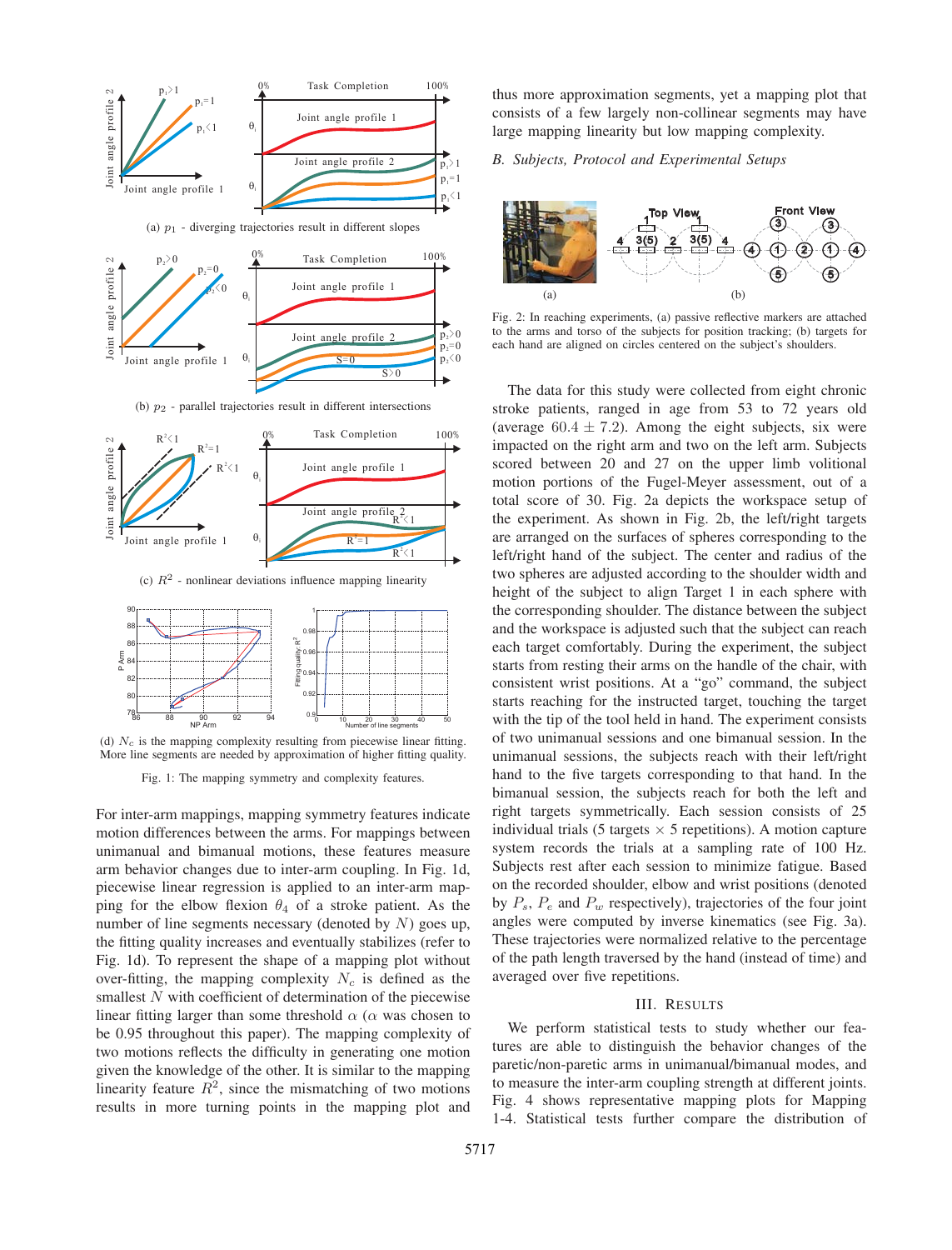the features among the joint angles, and between unimanual/bimanual modes, in two comparisons (see Fig. 3b).



Fig. 3: (a) The four joint angles extracted from the reaching motions are the shoulder abduction ( $\theta_1$ ), shoulder flexion ( $\theta_2$ ), shoulder rotation ( $\theta_3$ ) and elbow flexion  $(\theta_4)$ . (b) Mapping symmetry and complexity features are extracted from the motion mappings of non-paretic (NP) arm and paretic (P) arm, denoted by numbers, for further comparisons denoted by letters.

Two-way ANOVA are used to compare among joints and between unimanual/bimanual modes. With 95% confidence level, significant differences are found among different joints in all the four mapping features, regardless of the motion modes and motor function of the arms, which are further investigated in the multiple comparison shown in Fig. 5. Only a few significant differences were found between motion modes (in Comparison A) and between non-paretic and paretic arms (in Comparison B), presented in Fig. 5e to 5h.

## IV. DISCUSSION

# *A. Effect of Inter-arm Coupling on Arm Motion Symmetry*

In both unimanual and bimanual modes, shoulder flexion  $\theta_2$  is the most symmetric joint. As shown in Fig. 5a and 5b, it has closest to ideal  $p_1$  and  $p_2$ , significantly highest  $R^2$ and lowest  $N_c$ . On the other hand, at both shoulder rotation  $\theta_3$  and elbow flexion  $\theta_4$ , the paretic arm traverses less of the joint space  $(p_1 < 1)$  and has higher average arm posture (large positive  $p_2$ ) than the non-paretic arm. Shoulder abduction  $\theta_1$  is comparable to shoulder flexion  $\theta_2$  for its  $p_1$ and  $p_2$ , yet its  $R^2$  and  $N_c$  are as bad as shoulder rotation  $\theta_3$ and elbow flexion  $\theta_4$ . Comparison A further reveals that the symmetry at the shoulder flexion  $\theta_2$  is improved when both arms move together. In Fig. 5e,  $p_2$  is increased at  $\theta_2$ , while its mean is close to zero, which means that in unimanual mode, the paretic arm has lower average arm posture than the non-paretic arm, while in bimanual mode, the two arms have about the same posture. Such results imply that the effect of inter-arm coupling depends on the task relevance of joints. The task of reaching forward to touch the targets demands more motion at the shoulder flexion  $\theta_2$ , while the shoulder abduction  $\theta_1$  and rotation  $\theta_3$  are less task-relevant. Human motor control generally emphasizes the control of task-relevant joints, while loosely monitoring task-irrelevant joints [22]–[24]. Consistent with this general strategy of human motor control, inter-arm coupling imposes stronger motion synchronization effort at task-relevant joints.



(a) From non-paretic arm to paretic arm.



Fig. 4: Representative mapping plots from a stroke subject. Given the mappings illustrated in Fig. 3b, in (a), blue solid lines refer to Mapping 1, while red dotted lines refer to Mapping 2; in (b), Blue solid lines refer to Mapping 3, while red dotted lines refer to Mapping 4.

#### *B. Effect of Inter-arm Coupling on Arm Behavior Change*

The inter-mode behavior changes of the paretic and nonparetic arms are shown in the multiple comparison among the joints in Fig. 5c and 5d. Shoulder flexion  $\theta_2$  is outstanding for highest  $R^2$  and lowest  $N_c$  for both arms. Comparison B found significant differences between the paretic and nonparetic arms: at  $\theta_2$ , the paretic arm traverses about the same distance in joint space  $(p_1$  is about 1) and maintains about the same average arm posture  $(p_2$  is about zero) for different modes, while the non-paretic arm traverses more of the joint space  $(p_1$  is about 1.1) and reduces the average arm posture  $(p_2 < 0)$  in bimanual mode (see Fig. 5f to 5g). This indicates the non-paretic arm contributes more to the improved motion symmetry in bimanual mode.

Note that the paretic arm has higher posture in bimanual mode than in unimanual mode at the shoulder rotation  $\theta_3$  and elbow flexion  $\theta_4$  (see Fig. 5d for  $p_2$ ), which indicates that